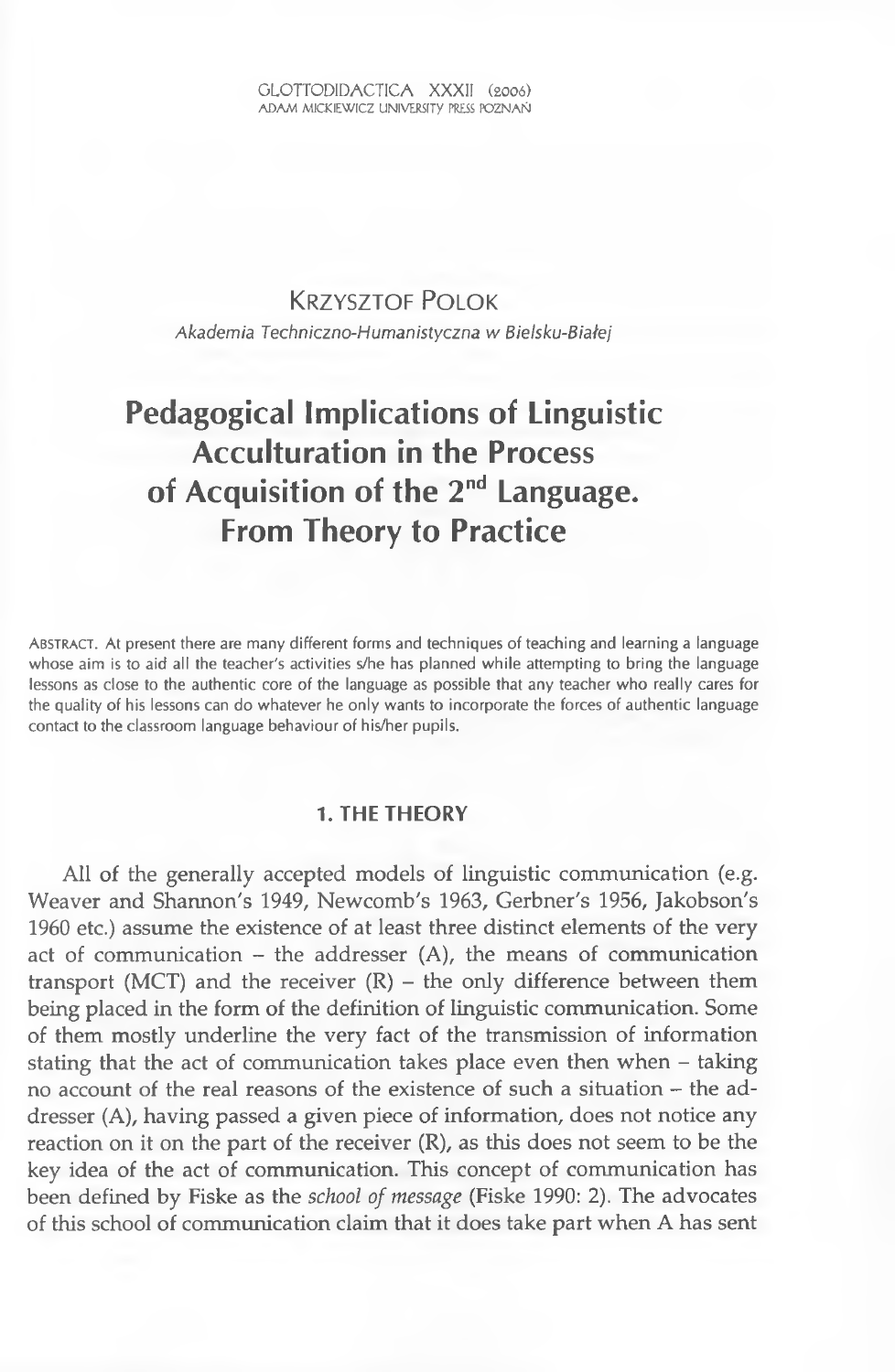a piece of information towards R with the help of any possible means of communication transport (MCT).

There is, however, at least one more définition of linguistic information. This définition largely stresses on the production and the exchange of meanings, at the same time pointing at the importance of the role and the function of verbal and non-verbal text in culture (Fiske 1990: 2). The most important research methods applied by the adherents of the point of view are rooted in the concepts of semiotics. According to the concept put forward by the researchers representing this school of communication (called by Fiske the *school of the production and exchange of meanings*), the act of communication takes place only when it has been completed i.e. the addresser of a message has obtained a signal from the message receiver that the contents of the message have been received (and decoded) by him, the resuit of this signal being an appropriate verbal and/or kinetic reaction demonstrated by R.

Because of the fact that it is really very difficult to decide which of the two, presented above, points of view is more appropriate and, therefore, should rather be followed when dealing with the concept of linguistic communication (both of them contain enough arguments to support their theoretical assumptions) it is therefore suggested to state that the act of [linguistic] communication as such always takes part when - not taking into account the possible reaction of  $R - any$  kind of message has been sent in his direction. It seems that even when the receiver has not presented any form of reaction on the received piece of information it is, in most cases, obvious that the message reached him and that the lack of reaction appeared because of the reasons independent on the addresser. The acceptance of such a point of view means that always when this obstacle is removed (e.g. the addresser will formulate his message in such a way that the receiver  $-$  in return  $-$  will inform him that there are no longer any more serious obstacles on the  $A - R$ communication transmission line), the message sent by A not only will always be confirmed by R as far as its contents is concerned but also, in most cases, R will formulate his return message which will ascertain A that the pieces of information he wanted R to receive were actually received and understood by him. What, in fact, happens in this moment is an *act of linguistic interaction,* i.e. apart from the confirmation that the emitted messages were received by R, there appeared a change in the communication function of each of the participants of the act of communication according to which the receiver assumed the functions of the addresser and the addresser followed the procedures usually performed by the receiver. What one can easily notice here is that the described forms of behaviour present something more than just an act of linguistic communication perceived from the physical point of view of a message transmission. The mutual interaction that takes place between A and R is one more step in mutual understanding of the ideas owned by each of them; it is something more than just an attempt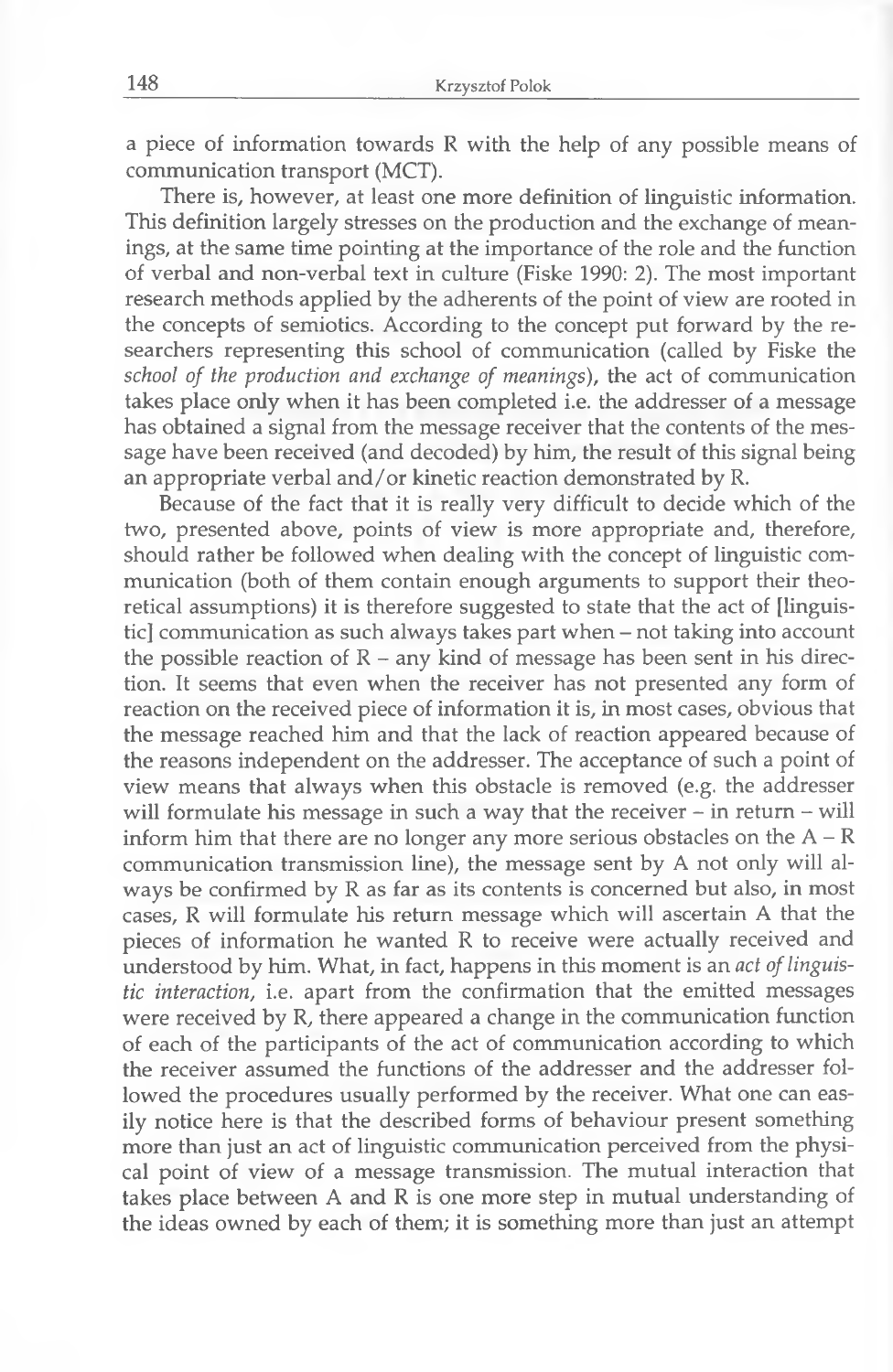to *communicate* (that is, getting with the message at a previously assumed aim) between the two principal elements of the act of communication. Not taking into account of a number of transitional elements that are, in some way, connected with this form of mutual interaction (each of them is very interesting but even a rough description of their functions would take too much time), it seems important to state that this more advanced stage of the act of linguistic communication will be referred to as *linguistic interaction,* that is a situation in which the transmission of a message evoked the desired reaction of the message receiver.

The situation is, as we hope, pretty important for both a language teacher and his pupils. It makes him face a problem of primary importance, the problem to be answered individually by each of the teachers and which can be conveyed by a number of the following questions:

- 1) What does it really mean to teach a foreign language?
- 2) Should the process of teaching a foreign language mean the attainment of the priority of the transmission of linguistic messages over their reception or should it mean that some form of equality between the two stages of linguistic schooling has to be searched for?
- 3) Should it not be more appropriate to turn more attention to the fact of the existence of, coded in the nature of each of the participants taking part in the act of linguistic interaction, a number of culturally-rooted habits that will always appear and assist any form of linguistic transmission, what seems to be a proposition of considerable importance especially now when the distance between the members of culturally différent linguistic communities has been so effectively shortened?
- 4) In case the above-presented issue is to be continued, should it not be more ap-propriate to assume that a very just Selinker's thesis (1972) stating that each of the language pupils forms, in the process of the language acquisition (in the way Krashen understands it), his/her own interlanguage (the thesis that, in fact, accepts the fact of application of the foreign vocabulary in the process of description of concepts clearly rooted in the pupils' native culture) is not the most comfortable way out of the situation, both for the receiver and the addresser of a message, and the acceptance of the *status quo* in this situation is very close to the – never fully approved of – compromise?
- 5) What outcome if ail the questions placed above have been answered positively – can be found, what way, that would naturally concentrate on the benefit of a pupil, – a future participant of the international linguistic communication process - is to be chosen?

Ail the questions placed above seem to be of particular importance to us, especially when one starts considering the facts which, although - as we see it - up till now carefully hidden and undermined, cannot be disregarded any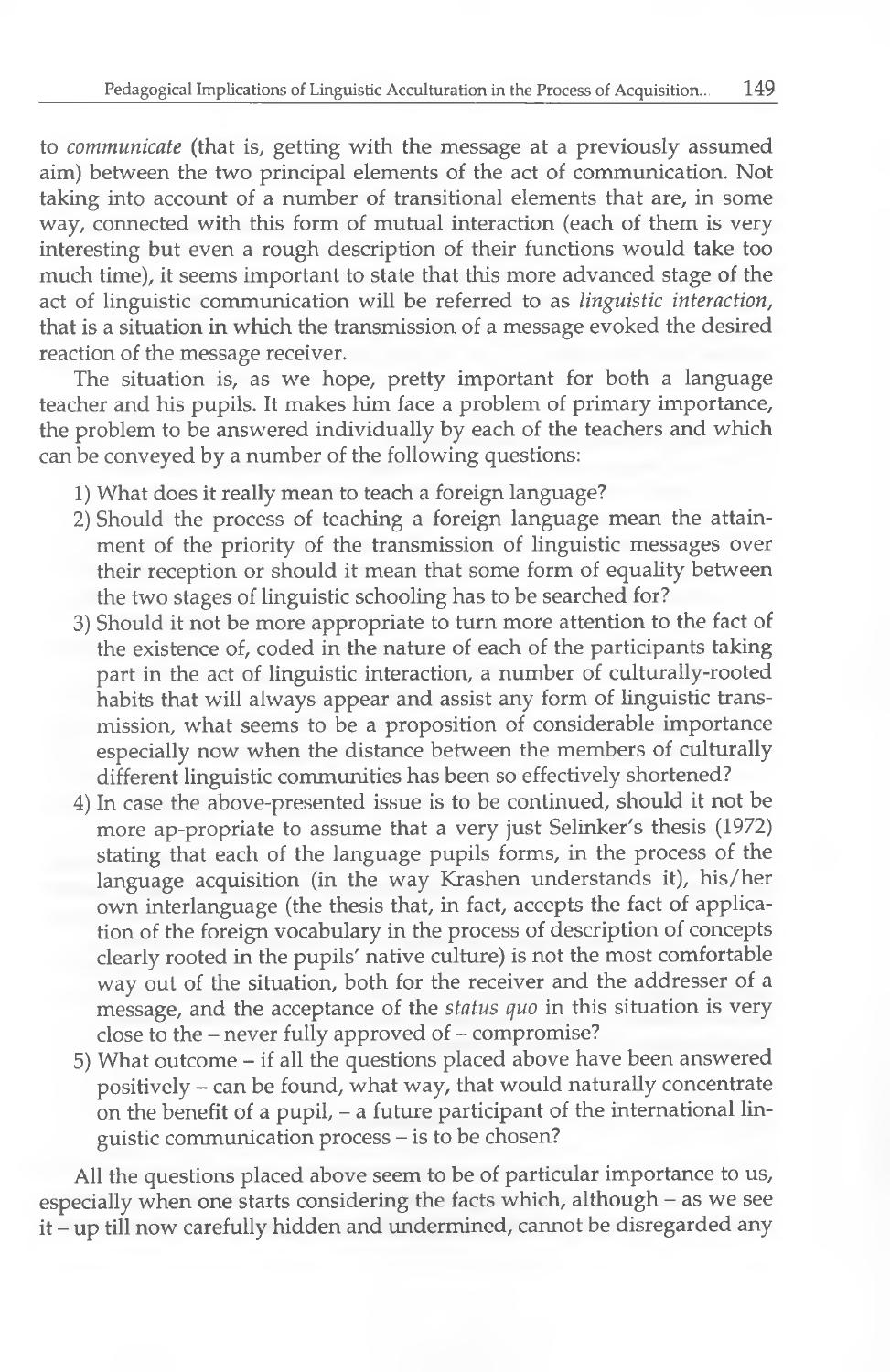longer. Fully understanding the arguments presented by the severe critics of the Whorf and Sapir theory of linguistic relativity (1956), we would be willing to accept the weaker version of the hypothesis presented by Kramsch, according to which: "the language users tend to sort out and distinguish experiences differently according to the semantic categories provided by their semantic codes. (...) it also shows that the resources provided by the linguistic code are understandable only against the larger pragmatic context of people's experience. (...)" (Kramsch 1998: 14). The facts, mentioned at the beginning of this section and which very closely coincide with he concepts presented by Kramsch, can therefore be presented as follows:

- 1) A language is a tool that is mostly used for interactive rather than purely communicative procédures.
- 2) Each language is a product of its own culture  $-$  what means that it was formed by the native users of this culture to serve as well as to satisfy their own egoistic reasons (e.g. to facilitate their mutual contacts).
- 3) Ail non-native users of a given foreign language (e.g. the language pupils) should be familiarised, in the very process of the language schooling, with the culture-oriented point of view of the language native users, the point that does exist inside the language learned by them.
- 4) Finally, it is of importance to distinguish between the notion of culture and the one of linguistic culture. As culture generally means formai and intellectual heritage of a given nation (or a society), the idea of linguistic culture indicates the picture of mentality of a given society, that is, frozen in the language, its portrait, the points of view on the topics important to its members, as well as the - generally accepted by the native users of the language - suggestions of their verbal (and kinetic) interpretation.

When in 1981 Canale and Swain formed their theses concerning the general principles of the so-called communication competence stating, among others, that - apart from the linguistic competence - it should cover the aspects of the sociolinguistic compétence, the discourse and the strategy of maintaining a conversation they had to, as we suppose, take into account the cultural aspect of the language. It does not seem possible, while talking about the sociolinguistic compétence, not to include the topics of linguistic acculturation of the process of language acquisition into it.

#### **2. THE PRACTICE**

The above assumption means that the assertion stating that a participant of the process of language acquisition (meant as the process of all-over acquisition of a language) meets the problems of linguistic acculturation (that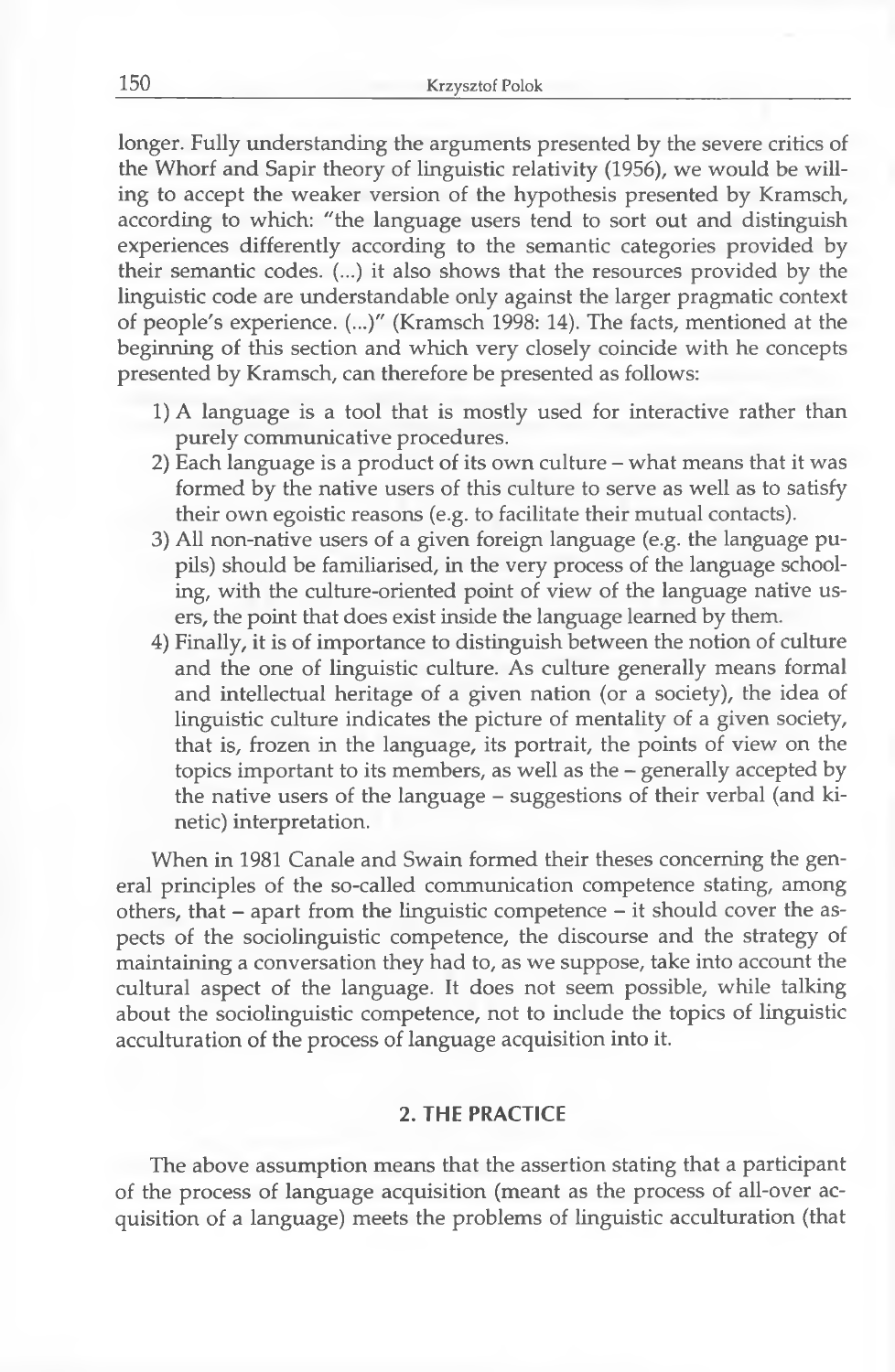is, a concept basically différent from the process of acculturation understood diachronically) only when this process delineating the acquisition of a language takes place at the territory inhabited by the native users of the language (e.g. while learning English in Great Britain or the USA) does not find its confirmation in the reality. Such an assertion assumes *a priori* that any of the participants of the process of language acquisition organised outside the territory inhabited by the native users of the language has only got a chance of its approximate proficiency. What's more, such a point of view means that the learner's level of language efficiency largely depends on the good will of his language teacher as well as the authors of the handbook chosen to complement his/her language schooling, i. e. these elements which constitute the basis of his/her contacts with the very kernel of the acquired language. Additionally, such an assertion suggests not only the existence of inequality in language schooling that exists between the pupils who acquire the language in and out of the territory inhabited by the native users of the language, but also the acceptance of such inequality. It is then presupposed that the general level of linguistic competence of the participants taking part in a language course held at the territory inhabited by the native users of the language learned should be much higher when compared to the group of these language course participants who acquired this language outside such a territory. In case such a différence does not seem to exist (or one cannot find it) it is usually claimed such people are either extraordinarily gifted linguistically or the level of their personal traits - such as diligence or internal motivation – is unusually high. Not even trying to explain what exactly is meant by each of the opinions presented above (it is hoped we would be able to present the existence of a close correlation between the particular individual level of motivation and, mentioned by Kramsch, *"the pragmatic context connected with the individual human experience"* (Kramsch, op. cit.), or perhaps a little bit less tense connection between this context and what has generally been described as "diligence" - we cannot fully accept this point of view finding it not only too much simplifying, but also suggesting that linguistic aptitudes play one of the most important functions in the whole process of linguistic acquisition. In this case we would rather prefer a moderated concept of Neufeld (1978) who claims that any person is able to learn the (back)grounds of any foreign language (in most cases any person is able to listen to and to speak), not including the level of human intelligence into the main body of linguistic aptitudes (what does, for example, Carroll 1981). What's more, stressing linguistic aptitudes as important in the whole process of language acquisition practically means the acceptance of the fact that there are people who, even if they are enormously diligent and very highly motivated, are not able to take the command of the language at the level performed by "linguistically gifted" people, regardless of the area of its ac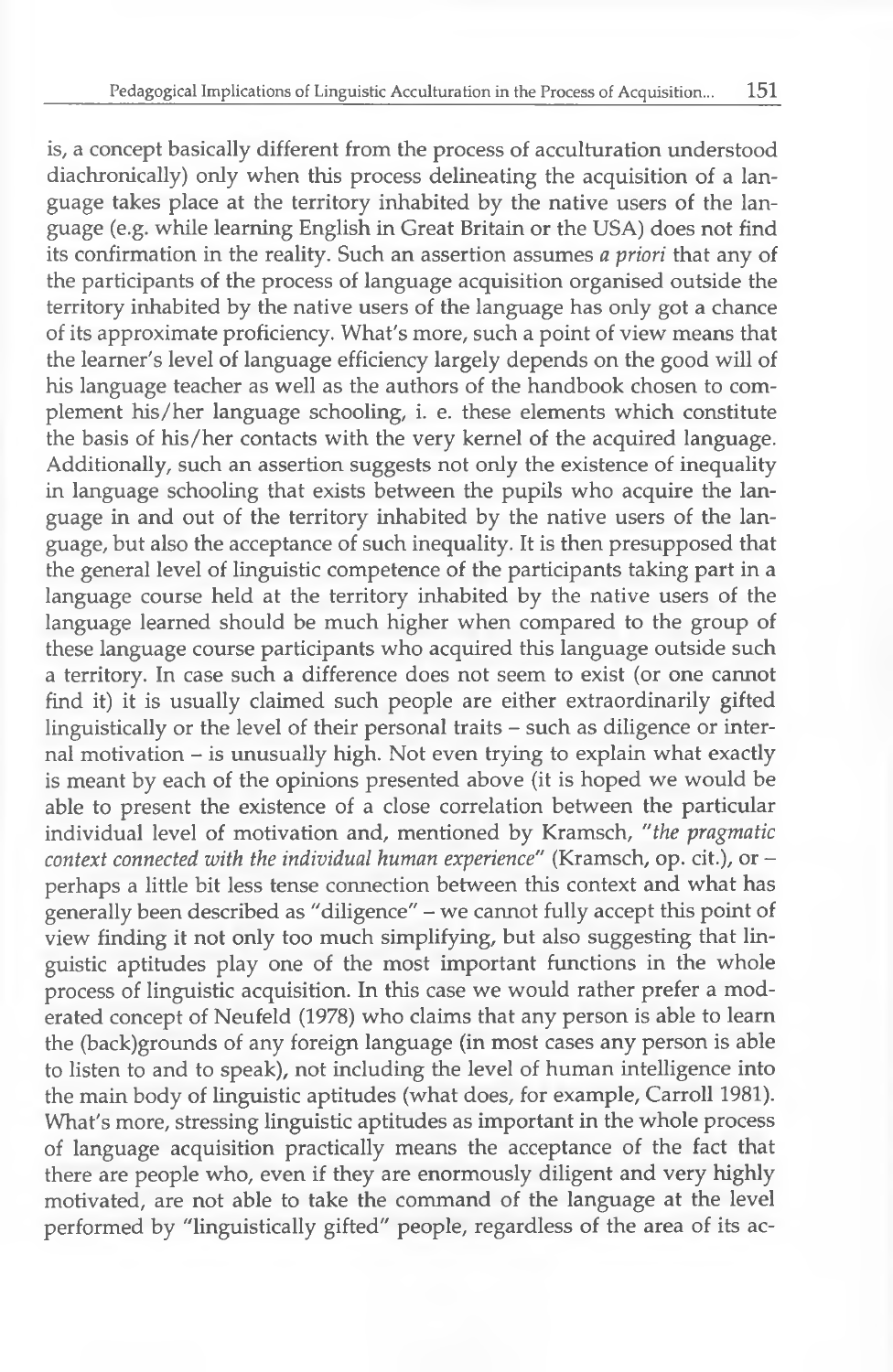quisition (i.e. either at, or out of the territory inhabited by the native users of the language).

As it has already been pointed out, the concept of linguistic culture mirrors the mentality of the native users of the language. What it means is that any of the native participants taking part in the process of language interaction is able to function actively in the process of reception and transmission of information of any type if only his/her subjective level of intelligence (IQ) responds to the level of the information load transmitted in the course of the process. However, even if such information load is higher, each of the native participants of the interaction process has a possibility of establishing the basic values of the information load mainly because of the fact of holding the status of a native user of the language.

Each of the currently used languages contains a large number of expressions that testify to its authenticity to the culture it represents. These expressions, found not only in the syntagmatic forms of the language, but also in the possibilities of their paradigmatic selection (grammar included), actually present the points of view of the native users of the language upon the reality that surrounds them. If a pupil that acquires a given language is mostly confined to the acquisition of its grammar rules, s/he, sooner or later, must find him /herself in a blind Street, out of which no reasonable way out can be found. What is more, such activities do not, as we suppose, appropriately match his/her individual aspirations and desires. In the moment a pupil begins to take part in the process of language acquisition, s/he is not locked in a golden cage and effectively deprived of any control of his/her individual progress of the language proficiency. In the era of television, computer and the Internet the assertion that both the general and the linguistic culture do not influence on the intermediate and the final process of the language acquisition of a pupil is nothing more but deprived of facts and arguments tautology. If a pupil watches his/her favourite TV broadcast (for example, one launched by MTV or VIVA) where he finds many interviews with the idols s/he admires, who - as it usually happens with the native users of the language - present a great number of colourful, lively, spicy and very wellmatched expressions that exist in any language, being its integral and authentic part - and, subsequently, takes a handbook s/he was advised to make use of so as to learn the language from, in which s/he cannot find the answers to any of the problems earlier met by him /her (it is because of the fact the handbook offers him/her a totally different version of the language, the version being but a shadow of the language he had had a chance to experience while watching the TV broadcast, reading/listening to the instructions to some computer games or establishing personal contacts via the Internet), naturally, he has a number of well-grounded, as we think, doubts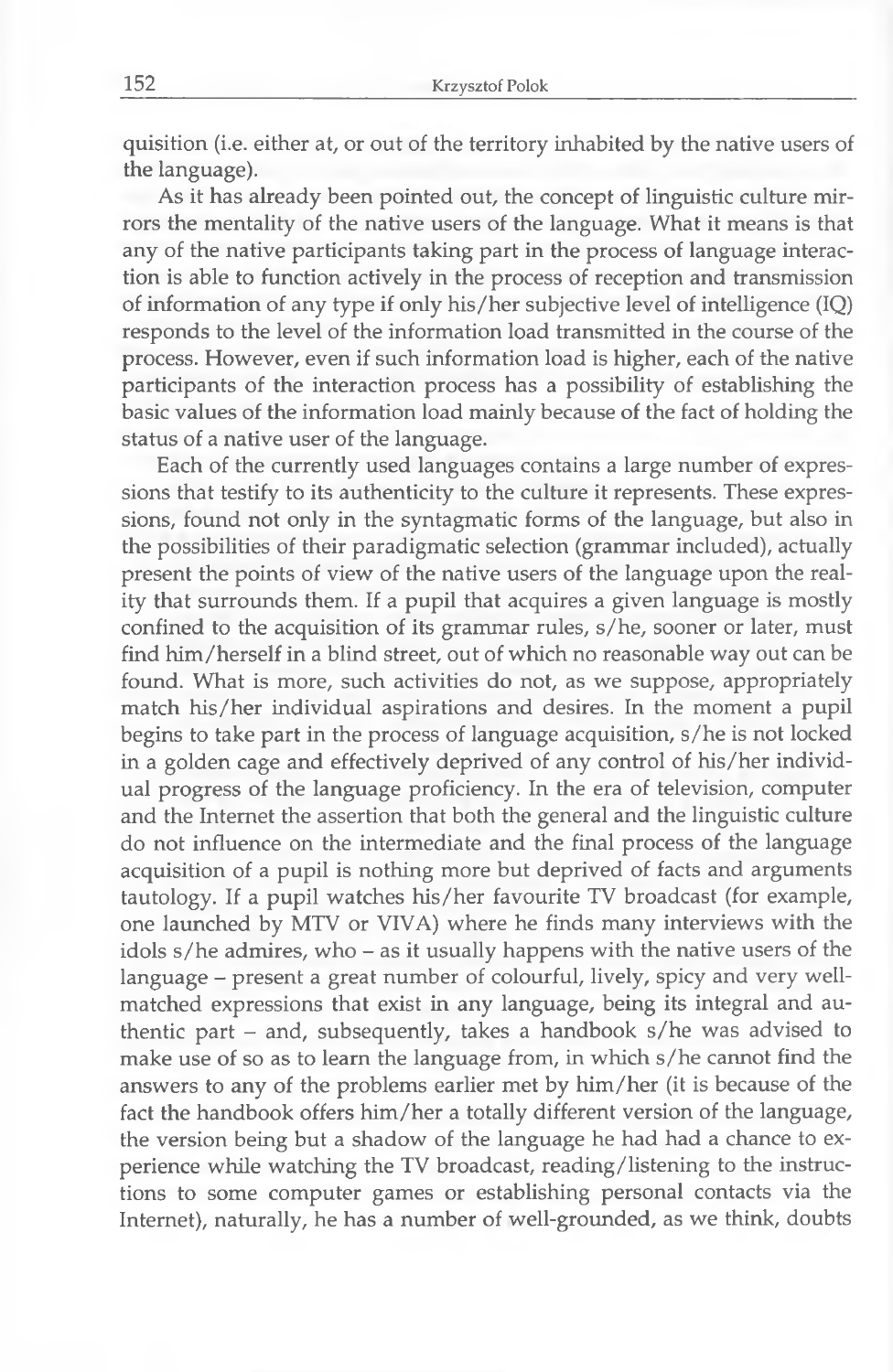conceming both the didactic compétence of his/her language teachers and the handbook authors; it is in this moment that the pupil starts presenting his/her apprehensions if s/he will ever be able to freely use and understand, and  $-$  first of all, talk  $-$  about any chosen topic using these  $-$  and exactly these - linguistic forms which s/he has just found to be used by his/her idols. The procédures aimed at suggesting the students to concentrate on the grammatical principles of the language in the process of learning it, the procedures so warmly applauded by a vast majority of the handbook writers mean, as we see it, not only the lack of due acceptance of most of the remaining ideas to be found in the theses presented by Canale and Swain, but also a kind of an emergency exit, a suggestion to learn driving a car merely by studying the traffic rules.

The cultural aspect of a language can be found in any expression that exists in it as well as any description or définition the language proposes. The exactness of the information, its brevity, pithiness, vitality and indefiniteness, ail of them testify to its authenticity, its dependence upon the culture it has come out of. Therefore, it seems to us to be [at least] a form of oversight to daim that the process of linguistic acculturation of a language pupil takes place only when his/her language acquisition goes on at the territory of the native language users whereas it does not go on in case the language has been being acquired by the pupil in his/her own country (cf. Arabski 1997: 33, for example, who basically repeats - as it seems - the generally approved stance). Such a proposition could have had some grounds in the situation the contact of the pupil with the language learned by him /her was actually (and strictly) limited to the so-called language lessons (the expression "socalled" means such lessons where the stress is being put on such secondary language traits as, for example, the very structure of a language rules i.e. language lessons that bear close resemblance to the lessons in mathematics, logics etc.); now when the world has become, as it has been rightly put up, "a global village", when a real contact with a native language user has been limited to one simple hand movement of touching a TV-set button or a computer mouse click, the proposition stating that a pupil who acquires a foreign language in his own country is practically deprived of his/her access to the cultural heritage of the native language users, does not seem to be, as we see it, fully correct.

As it was shown some time earlier, the cultural aspect of a language means an illustration of the mentality of its native users. Any language was not built up yesterday or a day before yesterday; likewise, the process of its formation was not stopped in the moment a pupil began to learn it at school. The process of a language formation is a continuous and an infinité one, it went on, goes on and will go on up to the moment the culture it represents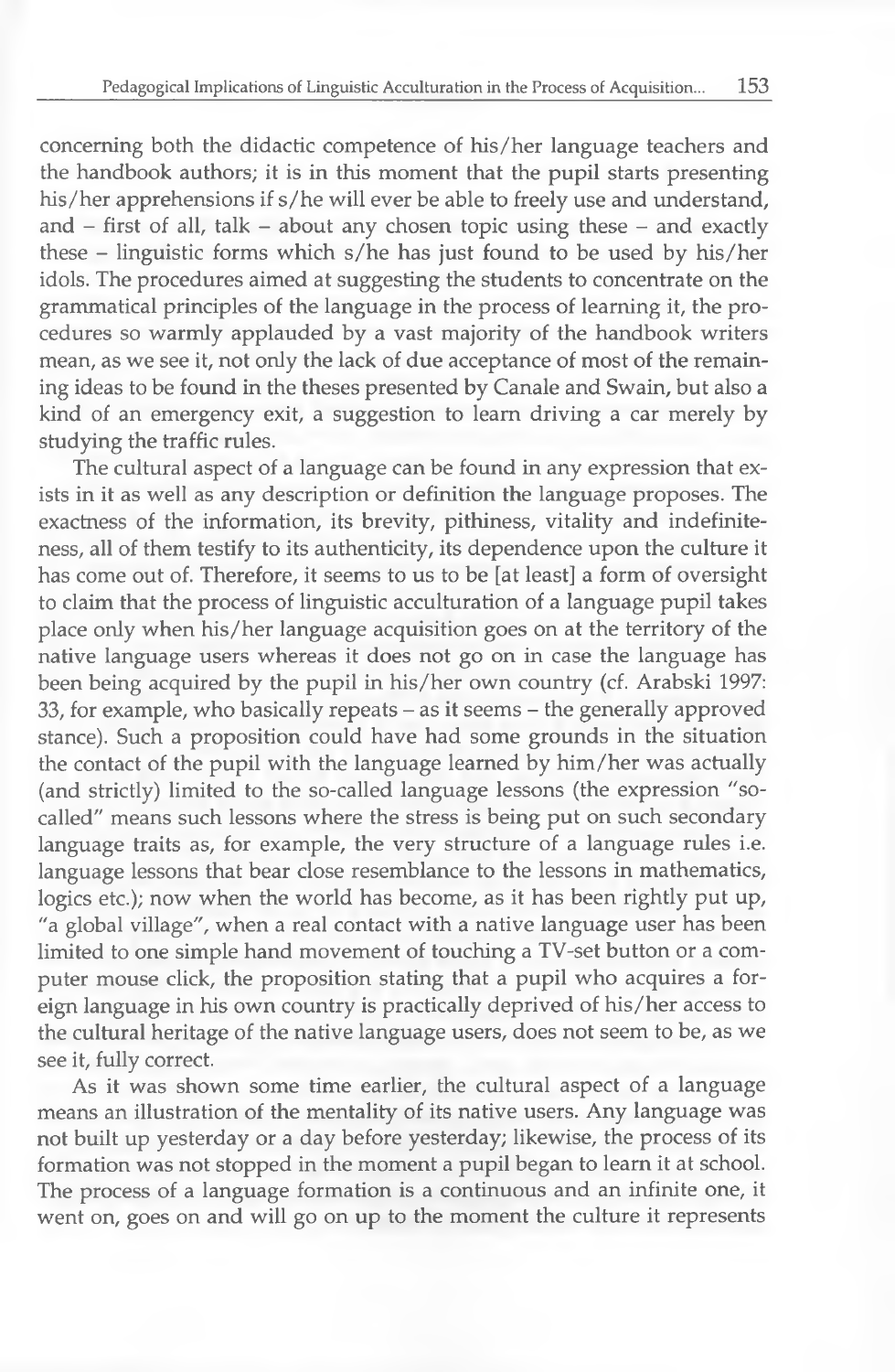exists; a language is its mirror-like reflection, its representative in front of these participants of other cultures who have just happened to have started to learn it; it is the language itself that lets them notice and discover ail the différences between their own culture and the culture of the language they have started to acquire. It is because of their participation in language lessons that the learners have been given a chance to perceive as well as to experience this cultural différence on themselves; it is in these moments that each of the language students is able to see the complexity of the language learned and to taste the specific taste of the culture that has become responsible for the existence of a number of mental designates that clearly differ in the semantic context from the same (or similar) expressions present in their own culture. We cannot imagine anybody to be able to understand (as well as to comprehend) a foreign language while not being able to trace the propositions connected with the reality that surrounded its native creators.

The conclusion of this form of reasoning must be a statement that *any* of the participants of the process of a language acquisition has to be subjected to the principles of a language acculturation and – what seems equally important - the principles of general acculturation (with an obvious assertion that the intensity of this second form of acculturation will differ depending on a number of extraordinary elements such as the geographic area the language is being acquired, the cultural compétence of the language teachers, the closeness of the two languages to the cultural stem that influenced upon the creation of each of them and so on). If the acquisition of a language takes place among its native users, the degree of the acculturation intensity (i.e. the external acculturation) will reach much higher a level than when the language acculturation goes on outside the native users' area. In such case the level of [internai] acculturation will depend on many additional factors (some of them have already been mentioned) as, for example: the frequency of the contacts of the language learners with the language itself and the culture it represents; the level of the cultural load of the teacher (i.e. the subjective and teacher-dependent teacher's point of view on the importance of the cultural aspects confined in the language he teaches as compared to the remaining elements that contribute to a pupil's success in the languagelearning process); the cultural load of a handbook selected to aid a pupil in his/her language acquisition process; a possibility of participation in individual (or teacher-supervised) process to discover the existing différences between the native culture of the language learners and the one they can find as existing in the language just acquired by them (viz.: the Acton's model of a pupil who "should not have problems with language acquisition" made by him in 1979); etc. Ail these problems are broadly discussed by Valette (Valette 1977) and the conclusions one can find there are so obvious that do not require any additional discussion.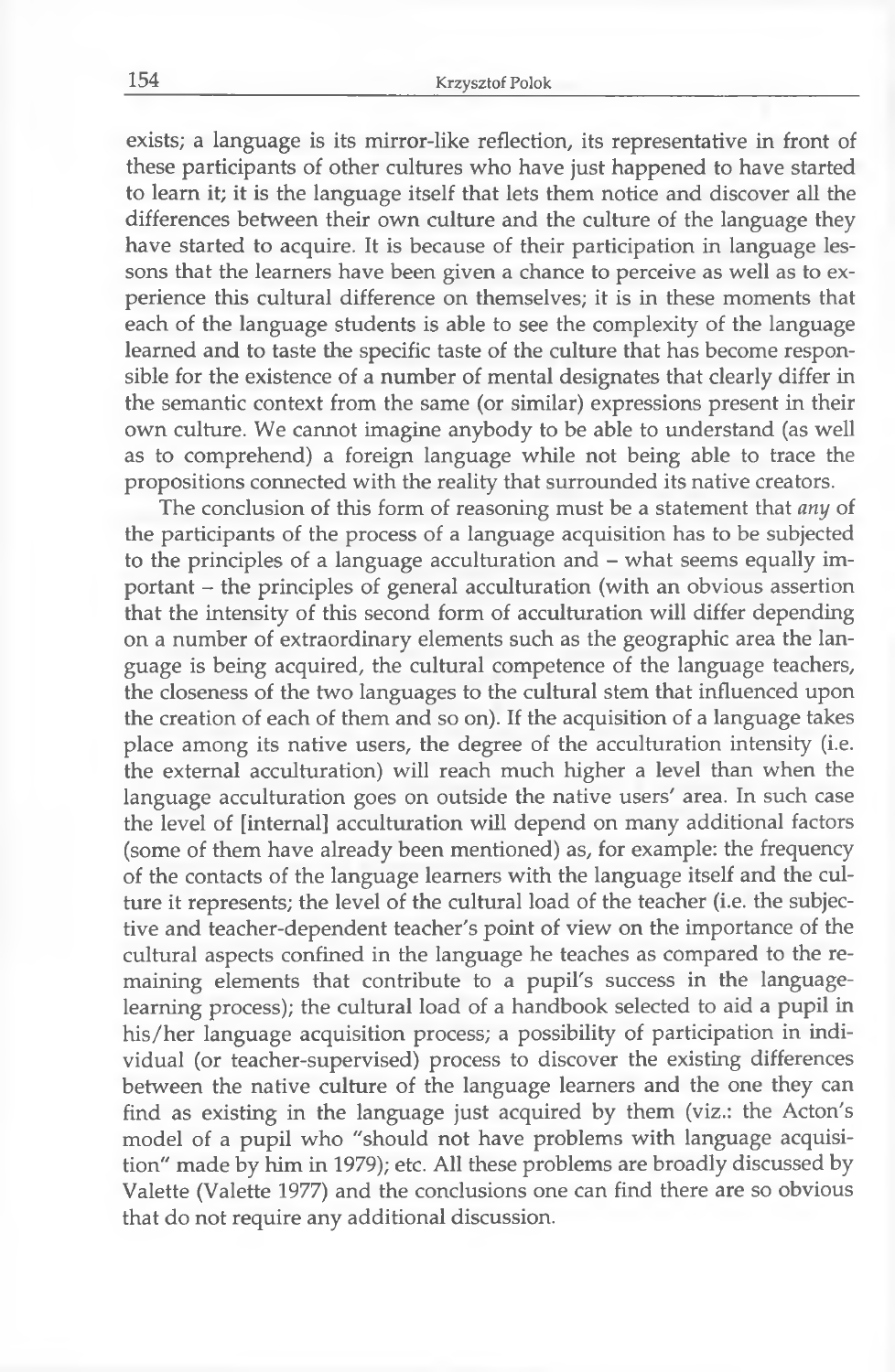## **3. THE THEORY AND THE PRACTICE**

Instead of that – and as a form of *résumé* of all we have said so far – we would like to present our point of view on a pretty controversial opinion one can find in Sajavaar's work (1978), who concludes that the process of classroom language acquisition is static as compared to the dynamic force of authentic language communication. By ail means this seems to be - up to a point – a genuine observation, but – unfortunately, as we assess it – an observation not *fully* genuine; one has to remember that any school or classroom language acquisition process is always exactly such as it has been devised by a language teacher. What it means is that a teacher who will be able to notice the importance of the cultural basis of a language as weil as the culture itself and who – instead of arising constant accusations of the [socalled] idioms of being guilty of the existence of so many unnecessary and unwanted impediments in the pupils' smooth way to a success – turn his pupils' attention to the fact of appearance of many différent linguistic expressions that would refer to exactly the same physical objects and/or social events inside the language acquired and between the two – the vernacular and the acquired - languages, will certainly introduce more dynamism, power and authenticity of a real language situation than a teacher who will limit his language lessons to the explanations strictly connected with the language problems the pupils may [as well] find in their handbooks. After ail, it finally depends on a teacher if the whole process of language acquisition will be a static one, the one that would characterise itself by a number of semantic one-sidedness of ail the verbal/social and verbal/physical désignates, or a process that would resemble the dynamism of natural and authentic language communication (in case one doubts if such lessons are ever possible, one is advised to consult a very wise and very-well written paper by Acton and Walker de Félix [1986], in which they propose a new system of establishment of the levels of the students' linguistic compétence, the one that such real possibility of the existence of such lessons can be concluded from).

At present there are many different forms and techniques of teaching and learning a language whose aim is to aid all the teacher's activities s/he has planned while attempting to bring the language lessons as close to the authentic core of the language as possible (it is enough to mention the holistic method according to which the language acquisition is a means and not a target of a learning process or - based on the Vygotsky's social and cultural theory of human mental processes as weil as the conclusions derived from the theoretical as-sumptions of the Gestalt Pedagogy - the method of cultural linguistic coincidence, whose variant is, for example, the way specialist forms of languages are taught) that any teacher who really cares for the quality of his lessons can do whatever he only wants to incorporate the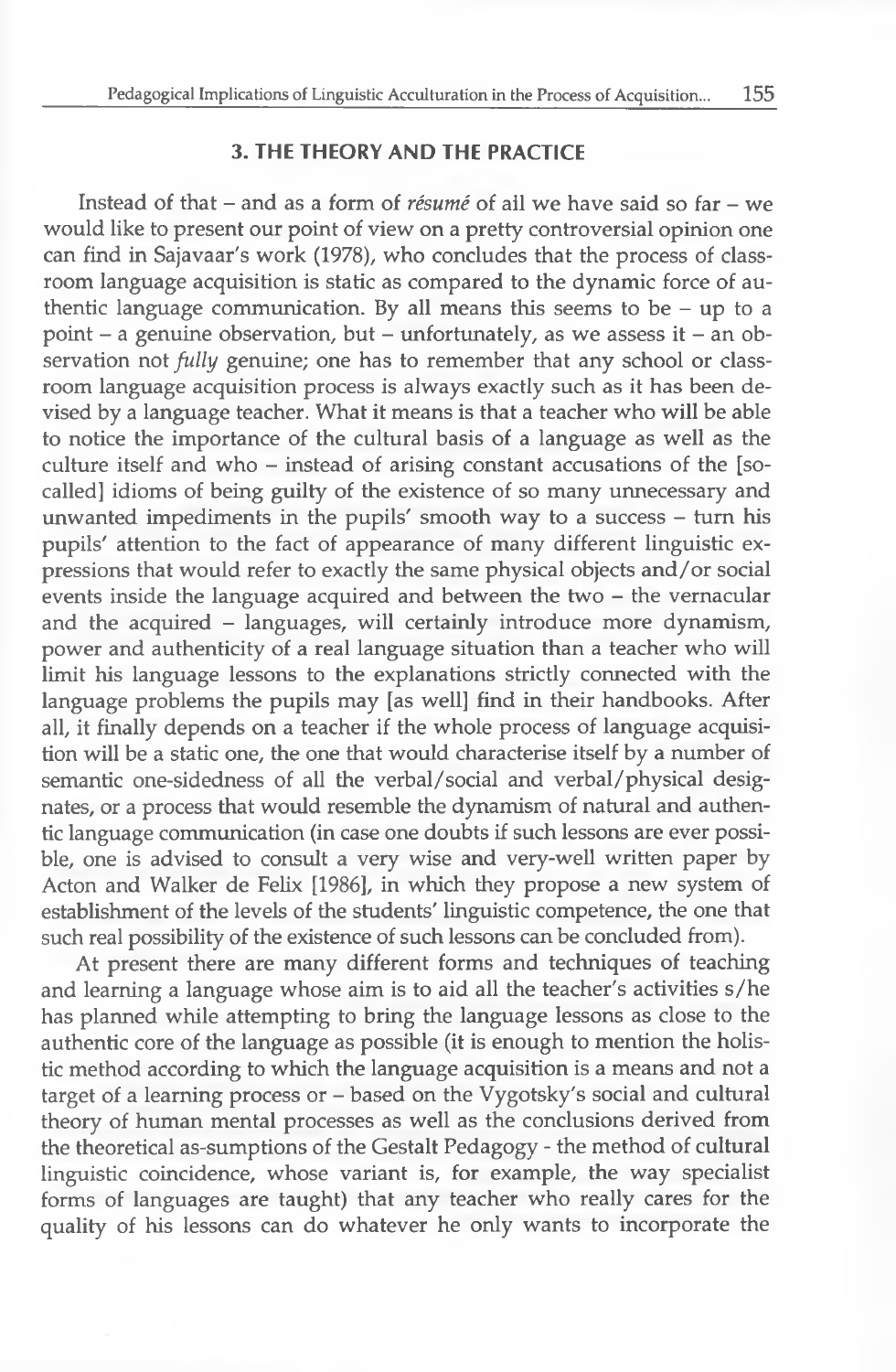forces of aufhentic language contact to the classroom language behaviour of his/her pupils. It is up to his/her sole decision if such procedures will result in better language fluency of the pupils. And it is up to his/her responsibility when such forms of behaviour have been assessed as faulty and fallacious.

#### **REFERENCES**

- **Acton, W.R. / Walker de Félix, Judith, 1986. Aculturation and Mind. In: Valdes J.M. (ed.)** *Culture Bound: Bridging the Cultural Gap in Language Teaching,* **Cambridge University Press, Cambridge.**
- **Arabski, J., 1985.** *О przyswajaniu jçzyka drugiego (obcego).* **Warszawa: WSiP.**
- **Arabski, J., 1995.** *Errors as Indications of the Development of Interlanguage.* **Wyd. Uniwersytetu élaskiego.**
- **Arabski, J., 1997,** *Przyswajanie jçzyka obcego i pamiçc werbalna,* **Katowice: Slqsk.**
- **Boas, F., 1986, Language and Thought. In: Valdes J.M. (éd.),** *Culture Bound: Bridging the Cultural Gap in Language Teaching,* **Cambridge: Cambridge University Press.**
- **Brooks, N., 1964.** *Language A nd Language Leaming. Theory And Practice.* **New York-London Harcourt, Brace and World.**
- **Brown, D.H., 1986. Leaming a Second Culture. In: Valdes J.M. (éd.),** *Culture Bound: Bridging the Cultural Gap in Language Teaching,* **(ed. Joyce Merrill Valdes), Cambridge: Cambridge University Press.**

**Burow O.A., 1983: Gestaltpâdagogik - Ein Weg zu humanerem Lemen. In: Sauter, F. Ch.,** *Psychoterapie in der Schule,* **München.**

**Fiske, J., 1990.** *Introduction to Communication Studies.* **2nd édition. London and New York: Routledge.**

**Foster G.M., 1962.** *Traditional Cultures, and the Impact ofTechnological Change.* **New York: Harper & Row.**

**Guiora, A., 1972. Construct Validity and Transpositional Research: Toward an Empirical Study of Psychoanalytic Concepts,** *Comprehensive Psychology* **1(2): 139-50.**

**Guilford, J.P., 1950. Creativity. In:** *American Psychologist,* **nr 5.**

Hamilton, V., 1983. The Cognitive Structures and Processes of Human Motivation and Personality, **Chicester: Wiley.**

**Hatch, E., 1978.** *Discourse analysis and second language acquisition.* **In: E. Hatch (éd.),** *Second Language Acquisition: A Book of Readings,* **Rowley, Mass: Newbury House: 401 - 435.**

- **Hymes., D., 1974.** *Foundations in Sociolinguistics: an Etnographic Appriach ,* **Philadelphie: University of Philadelphie Press.**
- **Kramsch, C., 1998.** *Language and Culture,* **London: OUP**

**Krashen, S., 1982.** *Principles and Practice in Second Language Acquisition.* **Oxford: Pergamon.**

**Krashen, S., 1985** *The Imput Hypothesis: Issues and Implications,* **London: Longman.**

Lado, Robert, 1986. How to Compare Two Cultures, In: Valdes J.M. (ed.), Culture Bound: Bridg*ing the Cultural Gap in Language Teaching,* **Cambridge University Press, Cambridge.**

**Lakoff, G./M. Johnson, 1980.** *Metaphors We Live By.* **Chicago: University of Chicago Press.**

**Ligthbown, Patsy М., Spada N., 1999.** *How Languages Are Leamed. Revised Edition.* **London: OUP.**

**Loftus E.F., 1976,** *Language Memories in the Judical System,* **paper presented at the NWAVE Conférence, Georgetown University**

**Long, М., 1980.** *Inside the "blackbox": Methodological issues in calssroom research on language teaching.* In: *Language Learning* 30/1: 1-42.